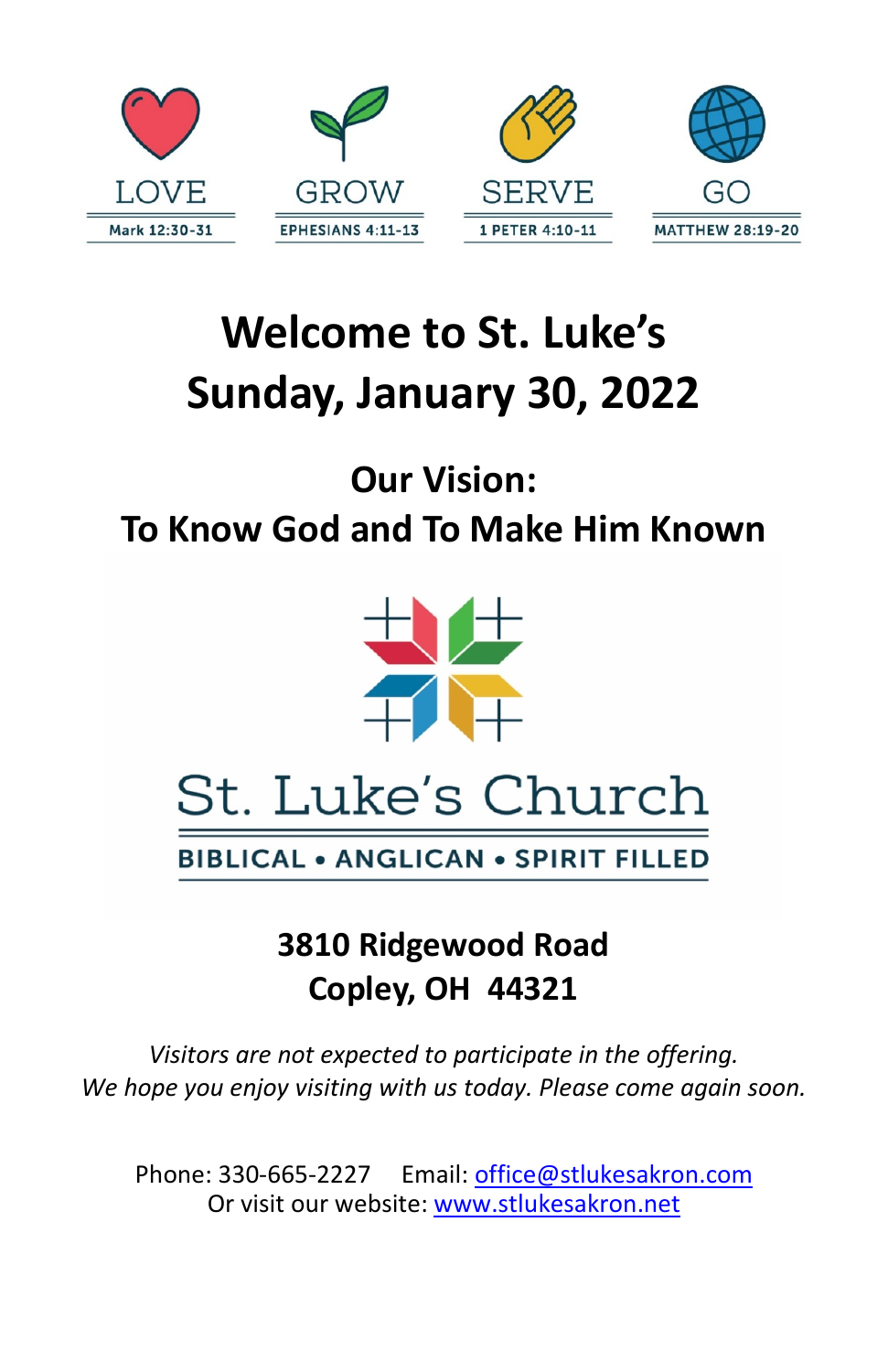#### **"Revelation Song"**

Worthy is the, Lamb who was slain Holy, Holy, is He Sing a new song, to him who sits on heaven's mercy seat

 Chorus: Holy, Holy, Holy Is the Lord God Almighty Who was, and is, and is to come With all creation I sing praise to the King of Kings You are my everything and I will adore You

Clothed in rainbows, of living color Flashes of lightning, rolls of thunder Blessing and honor, strength and glory and power be to You the only wise King (Chorus)

Filled with wonder, awestruck wonder At the mention of your name Jesus your name is power, breath, and living water Such a marvelous mystery. (Chorus)

Jennie Lee Riddle © 2004 Gateway Create Publishing (Admin. by EMI Christian Music Publishing (IMI)) CCLI License # 73146

#### **Welcome and Call to Worship**

Celebrant: I will make you as a light for the nations, **All: That my salvation may reach to the end of the earth.**

#### **Collect for Purity**

**All: Almighty God, to you all hearts are open, all desires known, and from you no secrets are hid: Cleanse the thoughts of our hearts by the inspiration of your Holy Spirit, that we may perfectly love you, and worthily magnify your holy Name; through Christ our Lord. Amen.**

#### **The Summary of the Law**

Celebrant: Hear what our Lord Jesus Christ says: You shall love the Lord your God with all your heart and with all your soul and with all your mind. This is the first and great commandment.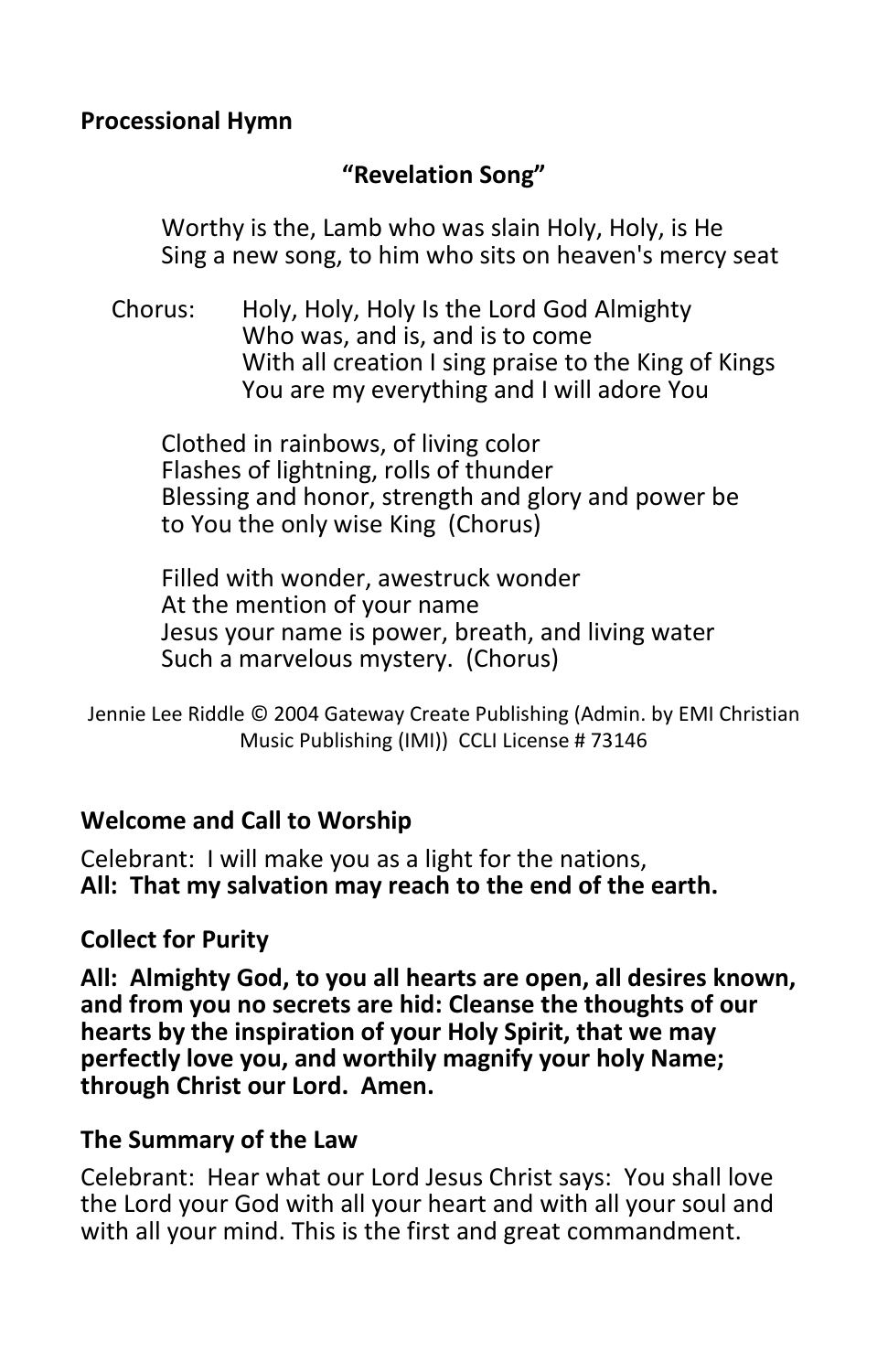And the second is like it: You shall love your neighbor as yourself. On these two commandments depend all the Law and the Prophets. (Matthew 22:37-40)

#### **The Kyrie**

**Sung: Kyrie eleison, Lord have mercy Kyrie eleison, Lord have mercy Wash away my sin and pardon my transgressions Make me clean again. Have mercy on me Christe eleison, Christ have mercy Christe eleison, Christ have mercy**

Steve Merkel © 1997 Integrity's Hosanna! Music

#### **Collect of the Day**

Celebrant: The Lord be with you. **All: And with your spirit.**

Celebrant: O God, you know that we are set in the midst of many grave dangers, and because of the frailty of our nature we cannot always stand upright: Grant that your strength and protection may support us in all dangers and carry us through every temptation; through Jesus Christ our Lord, who lives and reigns with you and the Holy Spirit, one God, for ever and ever. **All: Amen.**

#### **Praise and Worship**

#### **"Awake My Soul"**

There is a sound I love to hear It's the sound of the Saviour's robe As He walks into the room where people pray Where we hear praises He hears faith

There is a sound I love to hear It's the sound of the Saviour's robe As He walks into the room where people pray Where we hear worship He hears faith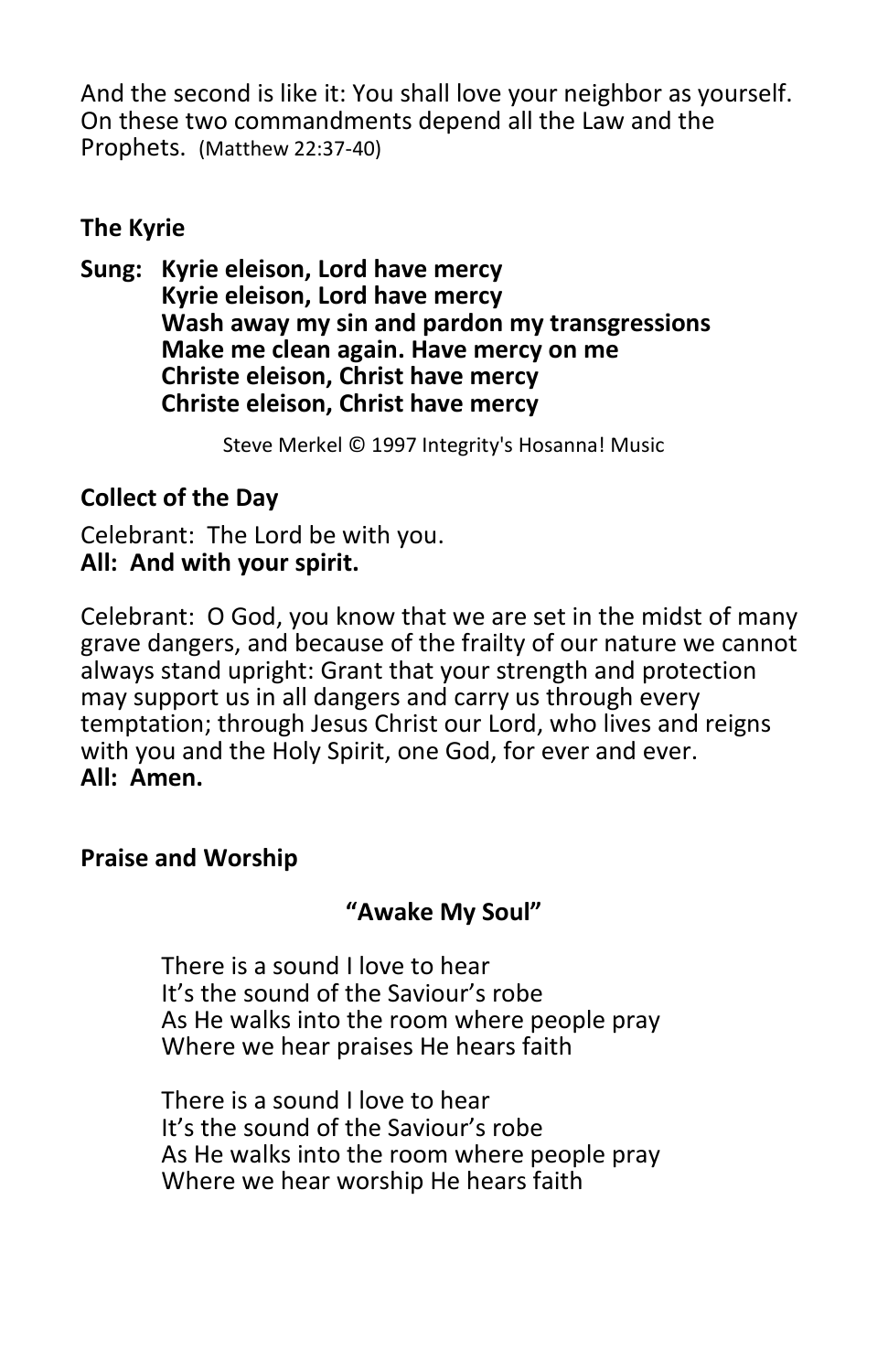Chorus: Awake my soul and sing Sing His praise aloud sing His praise aloud Oh awake my soul and sing Sing His praise aloud sing His praise aloud

There is a sound that changes things The sound of His people on their knees Oh wake up you slumbering It's time to worship Him

- Bridge 1: And when He moves and when we pray Where stood a wall now stands a way Where every promise is amen And when He moves make no mistake The bowels of hell begin to shake All hail the Lord all hail the King
- Bridge 2: Hey oh, let the King of glory enter in Hey oh, fall down on your knees and worship Him Hey oh, Let His praise rise up don't hold it in Hey oh

Brooke Ligertwood © 2019 Hillsong Music Publishing Australia CCLI License # 73146

#### **"Gracious and Compassionate"**

The Lord is gracious and compassionate Slow to anger and rich in love The Lord is gracious and compassionate Slow to anger and rich in love

And the Lord is good to all He has compassion in all that he has made As far as the east is from the west That's how far he has removed our transgressions from us

Praise the Lord, oh my soul, Praise the Lord Praise the Lord, oh my soul, Praise the Lord

Graham Ord© 1998 Vineyard Songs (UK/Eire) (Admin. by Capitol CMG Publishing (Integrity Music, David C Cook))CCLI # 73146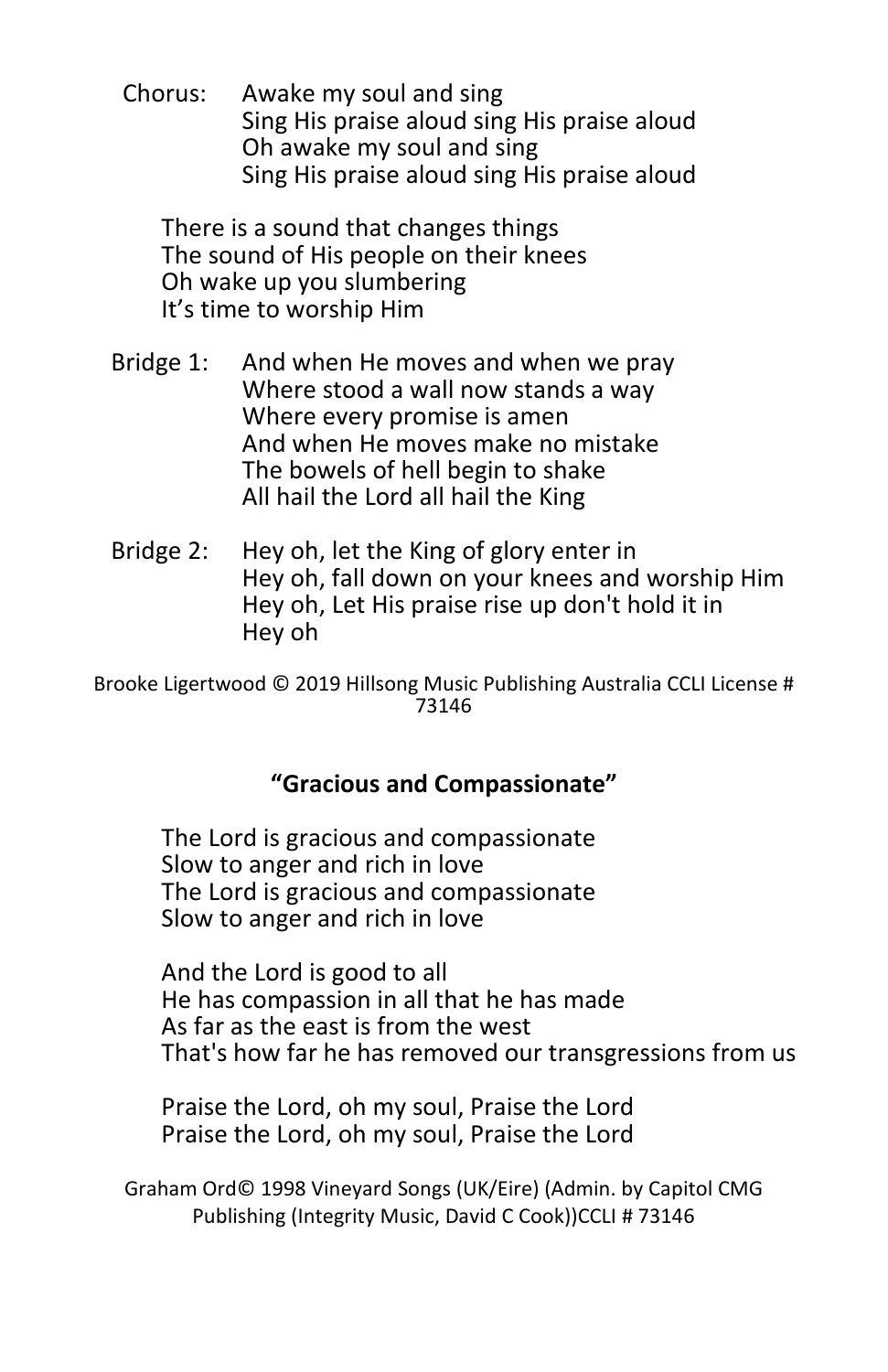#### **"Worthy Of It All"**

All the saints and angels they bow before Your throne All the elders cast their crowns Before the Lamb of God and sing

- Chorus: You are worthy of it all, You are worthy of it all For from You are all things And to You are all things, You deserve the glory
- Bridge: Day and night night and day let incense arise Day and night night and day let incense arise

David Brymer|Ryan Hall© 2012 Forerunner Worship CCLI # 73146

#### **Announcements**

#### **The Lessons**

Jeremiah 1:4-10 Psalm 71:12-21 1 Corinthians 14:12-25

*At the end of each reading the lector says:* Lector: This is the word of the Lord. **All: Thanks be to God.** 

#### **The Gospel**

#### **Sung: Noel, Noel, Noel, Noel, Born is the King of Israel.**

© Words: Public Domain Music: Public Domain CCLI # 73146

Deacon: Hear the Gospel of our Lord Jesus Christ according to Luke 4:21-32. **All: Glory to You, Lord Christ.**

*At the end of the reading:* Deacon: This is the Gospel of the Lord. **All: Praise to you, Lord Christ.**

**The Message**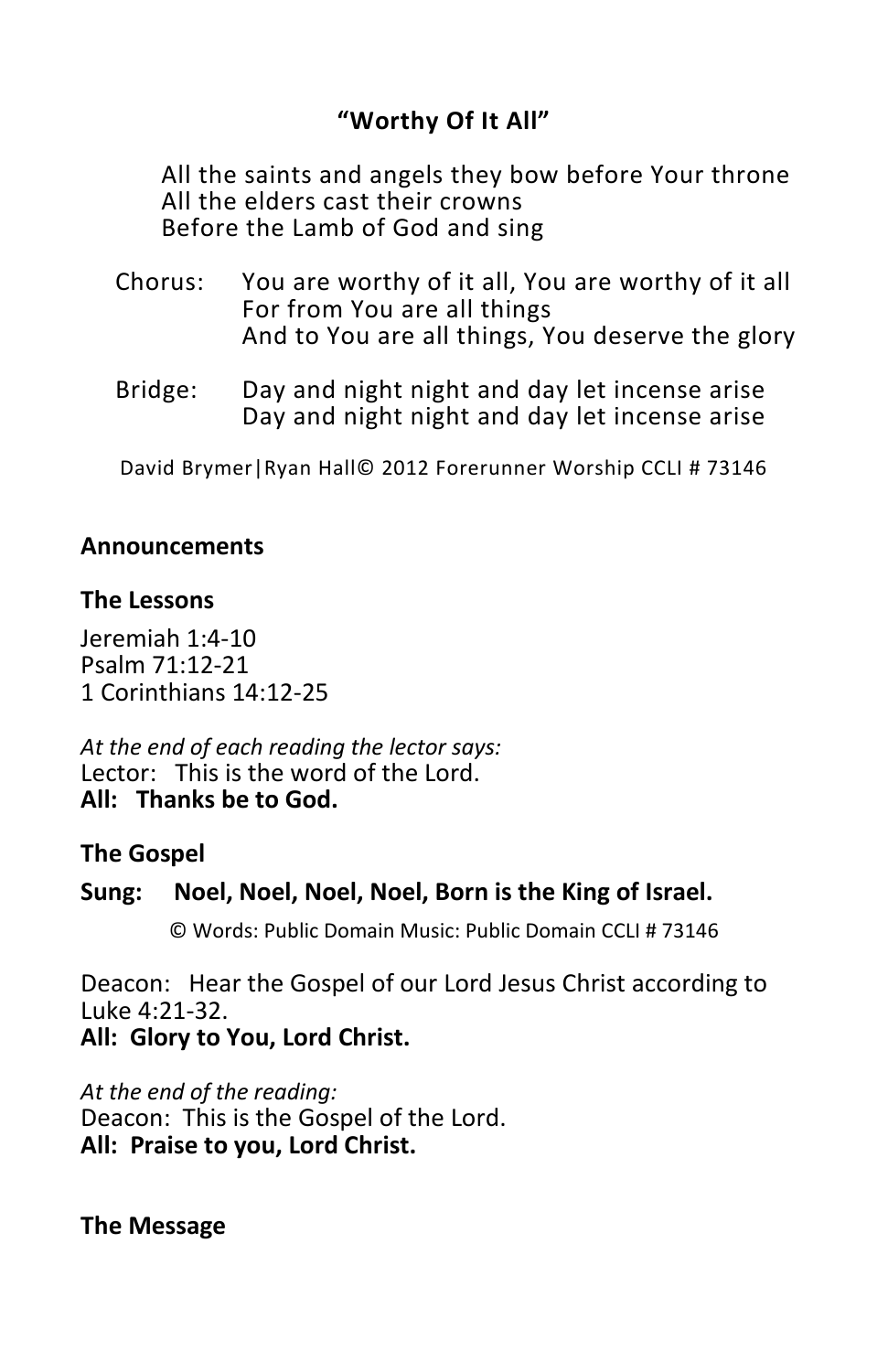#### **The Prayers of the People**

Celebrant: Let us pray for the Church and for the world, saying, "hear our prayer." For the peace of the whole world, and for the well-being and unity of the people of God. Lord, in your mercy: **All: Hear our prayer.** 

Celebrant: For Foley Beach, our Archbishop, and Mark Engel, our Bishop, and for all the clergy and people of our Diocese and Congregation. Lord, in your mercy:

#### **All: Hear our prayer.**

Celebrant: For all those who proclaim the Gospel at home and abroad; and for all who teach and disciple others. Lord, in your mercy:

#### **All: Hear our prayer.**

Celebrant: For our brothers and sisters in Christ who are persecuted for their faith. Lord, in your mercy: **All: Hear our prayer.** 

Celebrant: For our nation, for those in authority, and for all in public service. Lord, in your mercy:

#### **All: Hear our prayer.**

Celebrant: For all those who are in trouble, sorrow, need, sickness, or any other adversity. Lord, in your mercy: **All: Hear our prayer.** 

Celebrant: For all those who have departed this life in the certain hope of the resurrection, in thanksgiving let us pray. Lord, in your mercy:

#### **All: Hear our prayer.**

Celebrant: Heavenly Father, grant these our prayers for the sake of Jesus Christ, our only Mediator and Advocate, who lives and reigns with you in the unity of the Holy Spirit, one God, now and for ever.

#### **All: Amen.**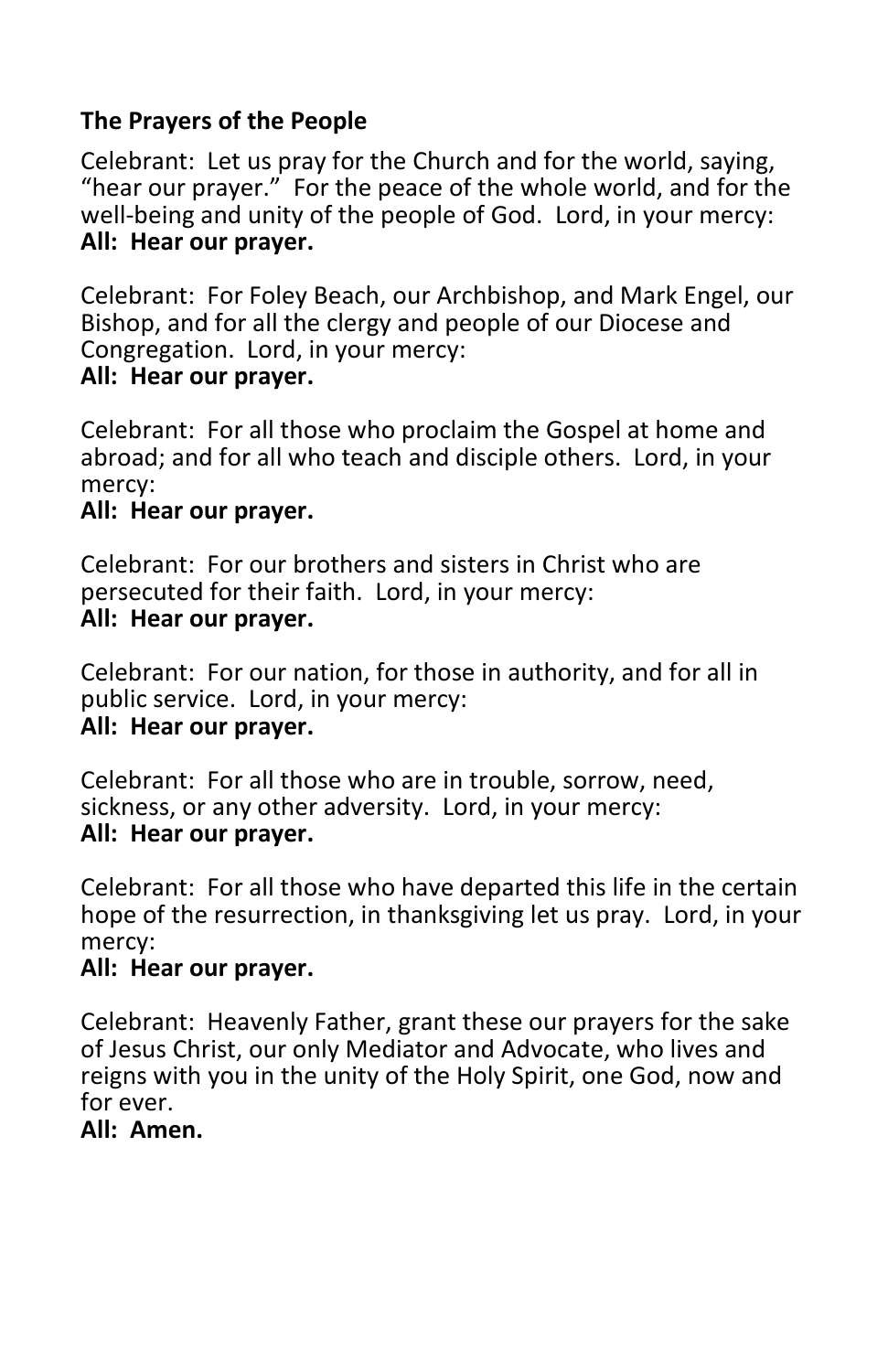#### **The Confession and Absolution of Sin**

Celebrant: Let us humbly confess our sins to the Lord.

**All**: **Most merciful God, we confess that we have sinned against you in thought, word and deed, by what we have done, and by what we have left undone. We have not loved you with our whole heart; we have not loved our neighbors as ourselves. We are truly sorry and we humbly repent.** 

**For the sake of your Son Jesus Christ, have mercy on us and forgive us; that we may delight in your will, and walk in your ways, to the glory of your Name. Amen.**

Celebrant: Almighty God, our heavenly Father, who in his great mercy has promised forgiveness of sins to all those who sincerely repent and with true faith turn to him, have mercy upon you, pardon and deliver you from all your sins, confirm and strengthen you in all goodness, and bring you to everlasting life; through Jesus Christ our Lord. **All: Amen.**

#### **The Comfortable Words**

Celebrant: Hear the Word of God to all who truly turn to him. Come to me, all who labor and are heavy laden, and I will give you rest. (Matthew 11:28)

God so loved the world, that he gave his only begotten Son, that whoever believes in him should not perish but have eternal life. (John 3:16)

The saying is trustworthy and deserving of full acceptance, that Christ Jesus came into the world to save sinners. (I Timothy 1:15)

If anyone sins, we have an advocate with the Father, Jesus Christ the righteous. He is the propitiation for our sins, and not for ours only but also for the sins of the whole world. (I John 2:1-2)

#### **The Offertory** *(Tithes and offerings are collected at this time)*

Celebrant: Let your light shine before others, so that they may see your good works and give glory to your Father who is in heaven. (Matthew 5:16)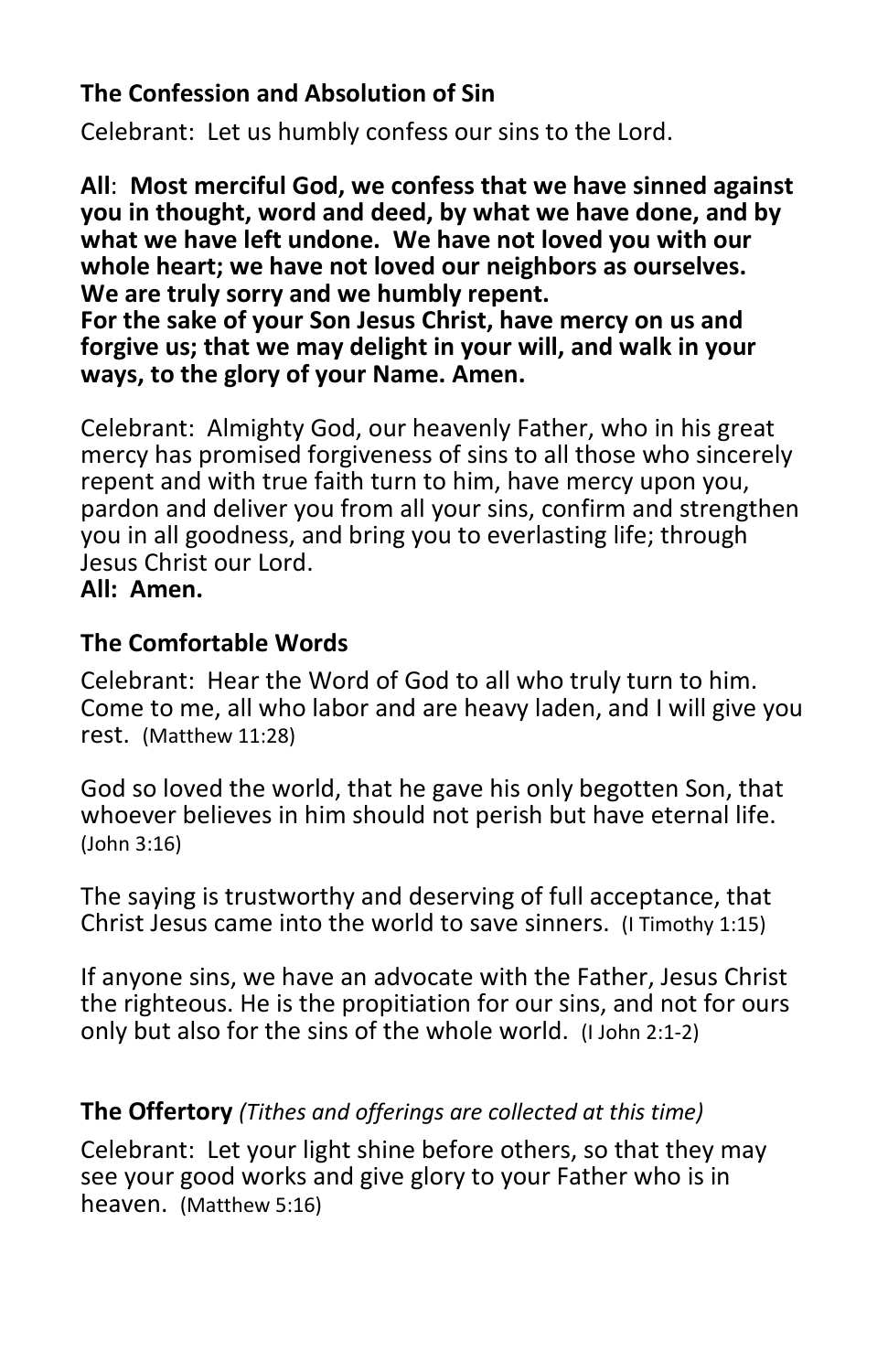Chorus: I'm caught up in Your presence I just want to sit here at Your feet I'm caught up in this holy moment I never want to leave I'm not here for blessings Jesus You don't owe me anything More than anything that You can do I just want You

I'm sorry when I've just gone through the motions I'm sorry when I just sang another song Take me back to where we started I open up my heart to You

I'm sorry when I've come with my agenda I'm sorry when I forgot that You're enough Take me back to where we started I open up my heart to You

 Bridge: I just want You and nothing else Nothing else, nothing else will do

Cody Carnes | Hank Bentley | Jessie Early © Capitol CMG Amplifier, Capitol CMG Paragon, Every Square Inch, Writer's Roof Publishing CCLI License # 73146

#### **Doxology**

**Sung: Praise God from whom all blessings flow Praise Him all creatures here below Praise him above ye heavenly host Praise Father, Son, and Holy Ghost. Amen.**

Louis Bourgeois | Thomas Ken © Words & Music: Public Domain Music CCLI# 73146

Celebrant: All things come of you, O Lord. **All: And of Your own have we given You.**

#### **The Great Thanksgiving**

*(We invite all baptized Christians to join us at the Lord's table.)*

Celebrant: The Lord be with you.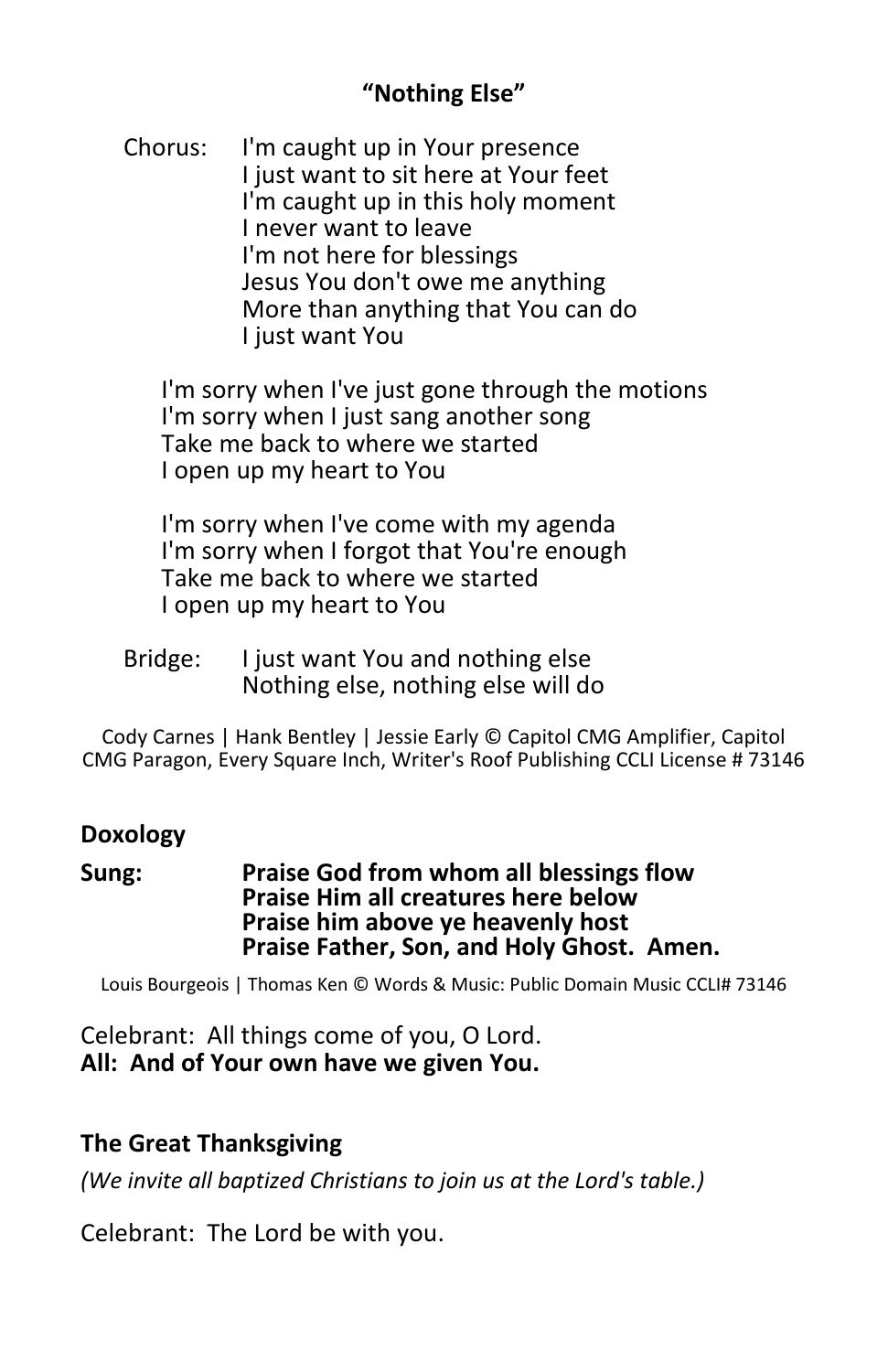#### **All: And with your spirit.**

#### Celebrant: Lift up your hearts. **All: We lift them up to the Lord.**

Celebrant: Let us give thanks to the Lord our God. **All: It is right to give him thanks and praise.**

Celebrant: It is right, our duty and our joy, always and everywhere to give thanks to you, Father Almighty, Creator of heaven and earth.

Through Jesus Christ our Lord, who took on our mortal flesh to reveal his glory; that he might bring us out of darkness and into his own glorious light.

Therefore, we praise you, joining our voices with Angels and Archangels and with all the company of heaven, who forever sing this hymn to proclaim the glory of your Name:

#### **The Sanctus**

**Sung: Holy, Holy, Holy Lord Most Holy, Holy, Holy Lord Most High All glory power and praise And blessing now we raise For You alone can save**

Dan Morgan ©

Celebrant: Holy and gracious Father: In your infinite love you made us for yourself; and when we had sinned against you and become subject to evil and death, you, in your mercy, sent your only Son into the world for our salvation.

By the Holy Spirit and the Virgin Mary he became flesh and dwelt among us. In obedience to your will, he stretched out his arms upon the cross and offered himself once for all, that by his suffering and death we might be saved.

By his resurrection he broke the bonds of death, trampling Hell and Satan under his feet. As our great high priest, he ascended to your right hand in glory; that we might come with confidence before the throne of grace.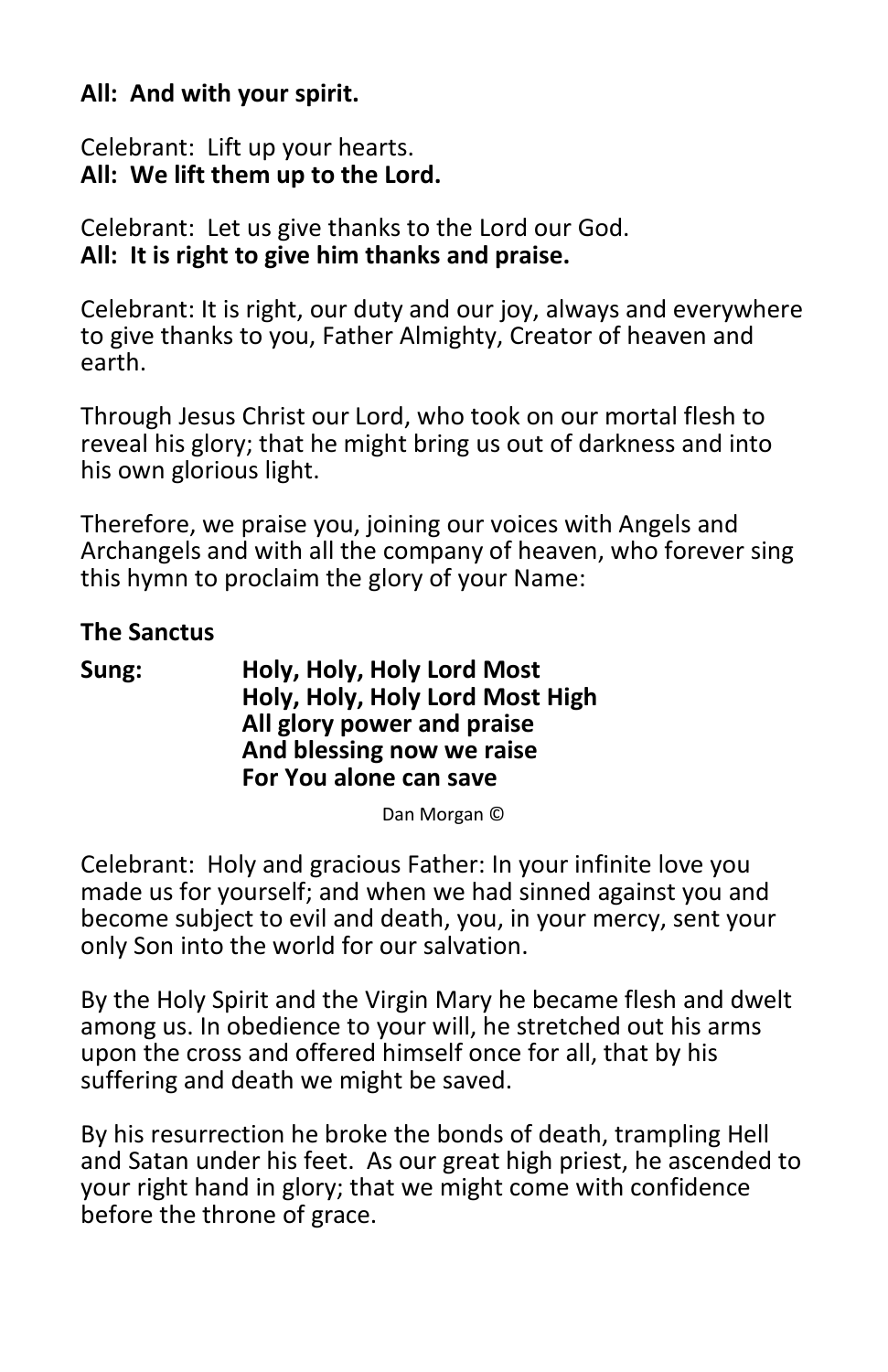On the night that he was betrayed, our Lord Jesus Christ took bread; and when he had given thanks, he broke it, and gave it to his disciples, saying, "Take, eat; this is my Body which is given for you: Do this in remembrance of me."

Likewise, after supper, Jesus took the cup, and when he had given thanks, he gave it to them, saying, "Drink this, all of you; for this is my Blood of the New Covenant, which is shed for you, and for many, for the forgiveness of sins: Whenever you drink it, do this in remembrance of me."

#### **Mystery of Faith**

Deacon: Therefore, we proclaim the mystery of faith: **All: Christ has died. Christ is risen. Christ will come again.**

Celebrant: We celebrate the memorial of our redemption, O Father, in this sacrifice of praise and thanksgiving, and we offer you these gifts. Sanctify them by your Word and Holy Spirit to be for your people the Body and Blood of your Son Jesus Christ.

Sanctify us also, that we may worthily receive this holy sacrament, and be made one body with him, so that he may dwell in us and we in him. And bring us with all your saints into the fullness of your heavenly kingdom, where we shall see our Lord: **All: Face to Face.**

All this we ask through your Son Jesus Christ: By him, and with him, and in him, in the unity of the Holy Spirit, all honor and glory is yours, Almighty Father, now and forever. **All: Amen.**

Celebrant: And now as our Savior Christ has taught us, we are bold to pray

**All: Our Father Who art in Heaven, hallowed be Thy name Thy kingdom come, Thy will be done On earth as in heaven, give us this day our daily bread, And forgive us our trespasses As we forgive those who trespass against us And lead us not into temptation, but deliver us from evil For Thine is the kingdom the power and the glory Forever and ever. Amen.**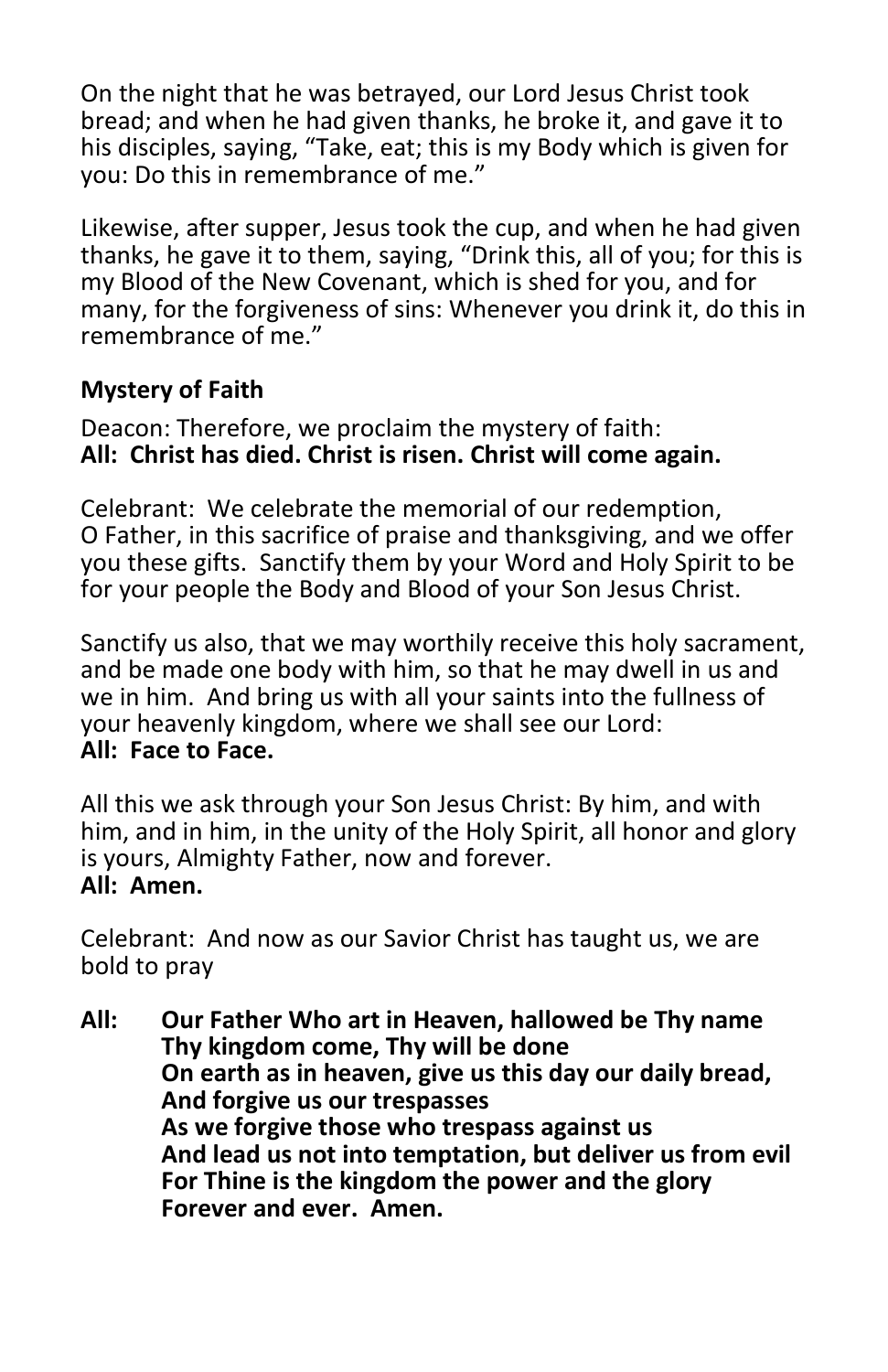#### **The Breaking of the Bread**

Celebrant: Alleluia. Christ our Passover has been sacrificed for us. **All: Therefore, let us keep the feast. Alleluia.** 

#### **The Prayer of Humble Access**

**All: We do not presume to come to this, your table, O merciful Lord, trusting in our own righteousness, but in your abundant and great mercies.** 

**We are not worthy so much as to gather up the crumbs under your table; but you are the same Lord, whose character is always to have mercy.** 

**Grant us, therefore, gracious Lord, so to eat the flesh of your dear Son Jesus Christ, and to drink his blood, that our sinful bodies may be made clean by his body, and our souls washed through his most precious blood, and that we may evermore dwell in him, and he in us. Amen.**

Celebrant: The gifts of God, for the people of God. Take them in remembrance that Christ died for you, and feed on him in your hearts by faith with thanksgiving.

Celebrant: The Body of Christ, the Bread of Heaven. The Blood of Christ, the Cup of Salvation.

#### **Music During Communion**

#### **"Goodness Of God"**

I love You, Lord, for Your mercy never fails me All my days I've been held in Your hands From the moment that I wake up until I lay my head Oh, I will sing of the goodness of God

 Chorus: And all my life You have been faithful And all my life You have been so, so good With every breath that I am able Oh, I will sing of the goodness of God

I love Your voice, You have led me through the fire In the darkest night You are close like no other I've known You as a Father, I've known You as a Friend And I have lived in the goodness of God (Chorus)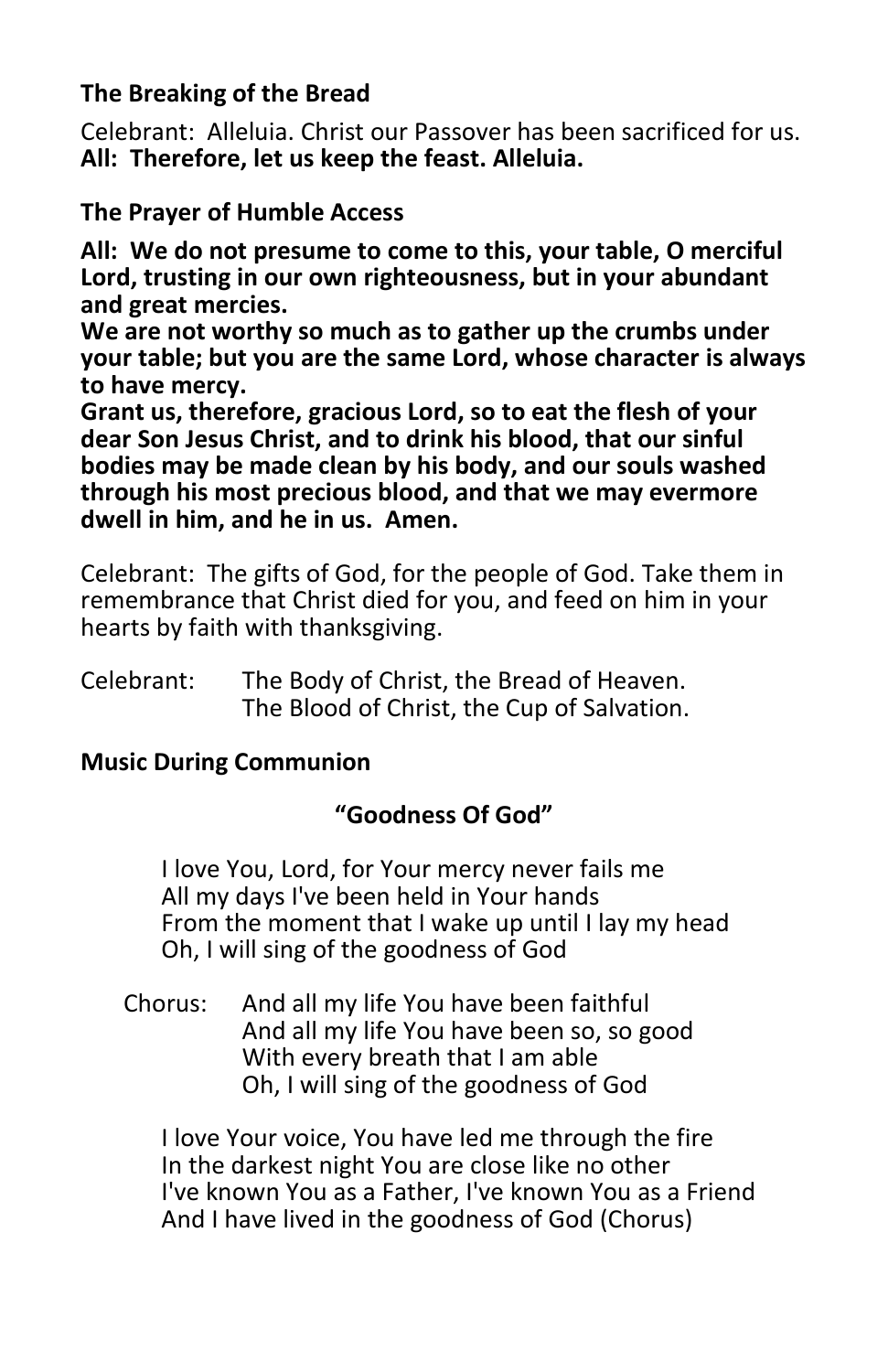Bridge: 'Cause Your goodness is running after It's running after me Your goodness is running after It's running after me With my life laid down I'm surrendered now I give You everything 'Cause Your goodness is running after It's running after me

Ben Fielding | Brian Johnson | Ed Cash | Jason Ingram | Jenn Johnson© 2018 Alletrop Music, SHOUT! Music Publishing Australia, Fellow Ships Music, So Essential Tunes, Bethel Music Publishing CCLI License # 73146

#### **"Jesus Paid It All"**

I hear the Savior say thy strength indeed is small Child of weakness watch and pray Find in Me thine all in all

 Chorus: Jesus paid it all, all to Him I owe Sin had left a crimson stain He washed it white as snow

Lord now indeed I find Thy power and Thine alone Can change the leper's spots And melt the heart of stone. (Chorus)

For nothing good have I whereby Thy grace to claim I'll wash my garments white In the blood of Calvary's Lamb (Chorus)

And when before the throne I stand in Him complete Jesus died my soul to save My lips shall still repeat (Chorus)

Elvina Mabel Hall | John Thomas Grape © Words: Public Domain Music: Public Domain CCLI License # 73146

#### **Post Communion Prayer**

**All: Heavenly Father, we thank you for feeding us with the spiritual food of the most precious Body and Blood of your Son our Savior Jesus Christ; and for assuring us in these holy mysteries that we are living members of the Body of your Son, and heirs of your eternal kingdom.**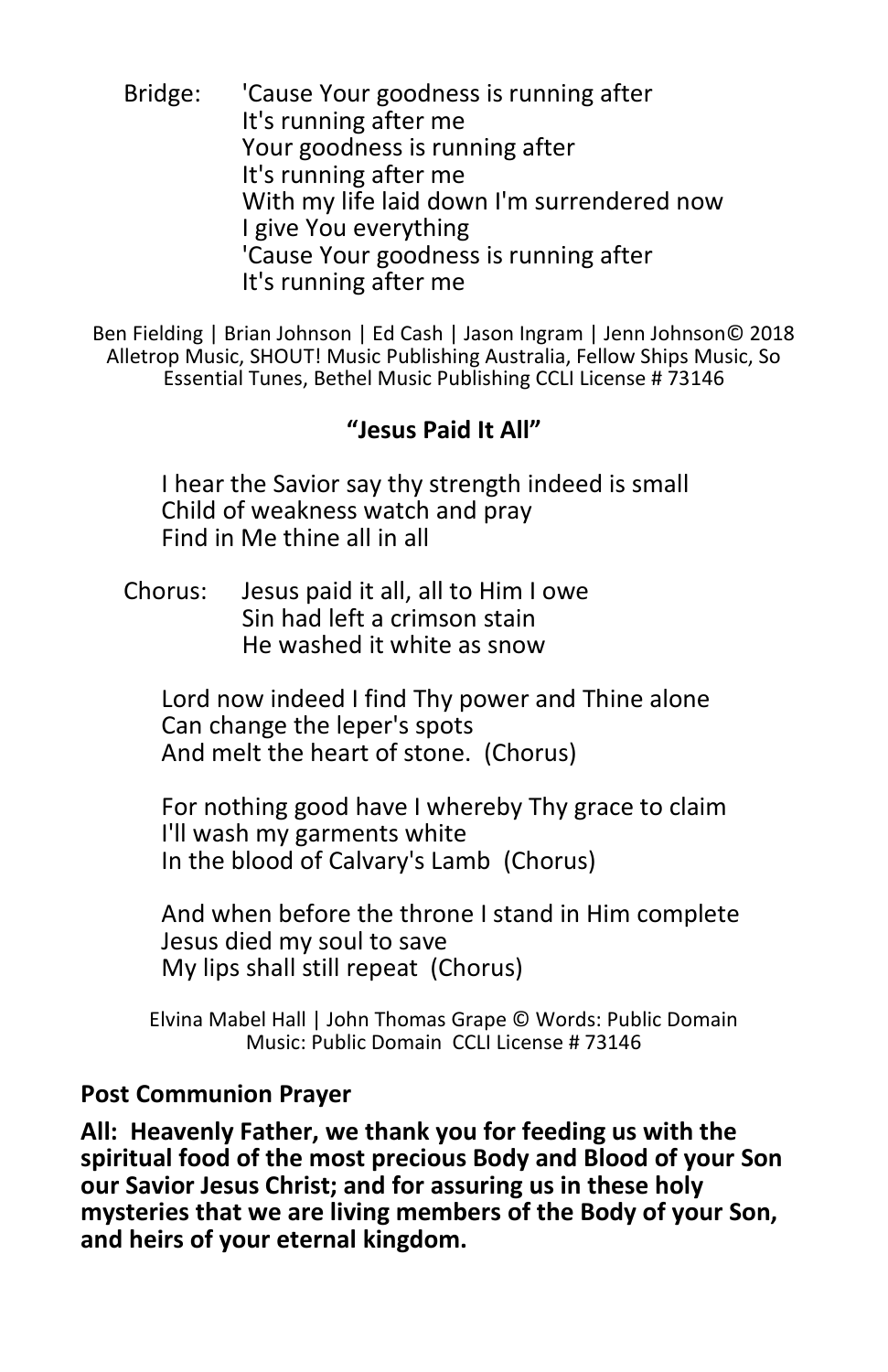**And now, Father, send us out into the world to do the work you have given us to do, to love and serve you as faithful witnesses of Christ our Lord. To him, to you, and to the Holy Spirit, be honor and glory, now and forever. Amen.**

Celebrant: All our problems **All: We send to the cross of Christ**

Celebrant: All our difficulties **All: We send to the cross of Christ**

Celebrant: All the devil's works **All: We send to the cross of Christ**

Celebrant: And all of hopes **All: We set on the risen Christ**

**The Blessing**

#### **The Recessional**

#### **"Worthy Of It All"**

All the saints and angels they bow before Your throne All the elders cast their crowns Before the Lamb of God and sing

- Chorus: You are worthy of it all, You are worthy of it all For from You are all things And to You are all things, You deserve the glory
- Bridge: Day and night night and day let incense arise Day and night night and day let incense arise

David Brymer|Ryan Hall© 2012 Forerunner Worship CCLI # 73146

#### **The Dismissal**

Deacon: Let us go forth in the Name of Christ. **All: Thanks be to God.**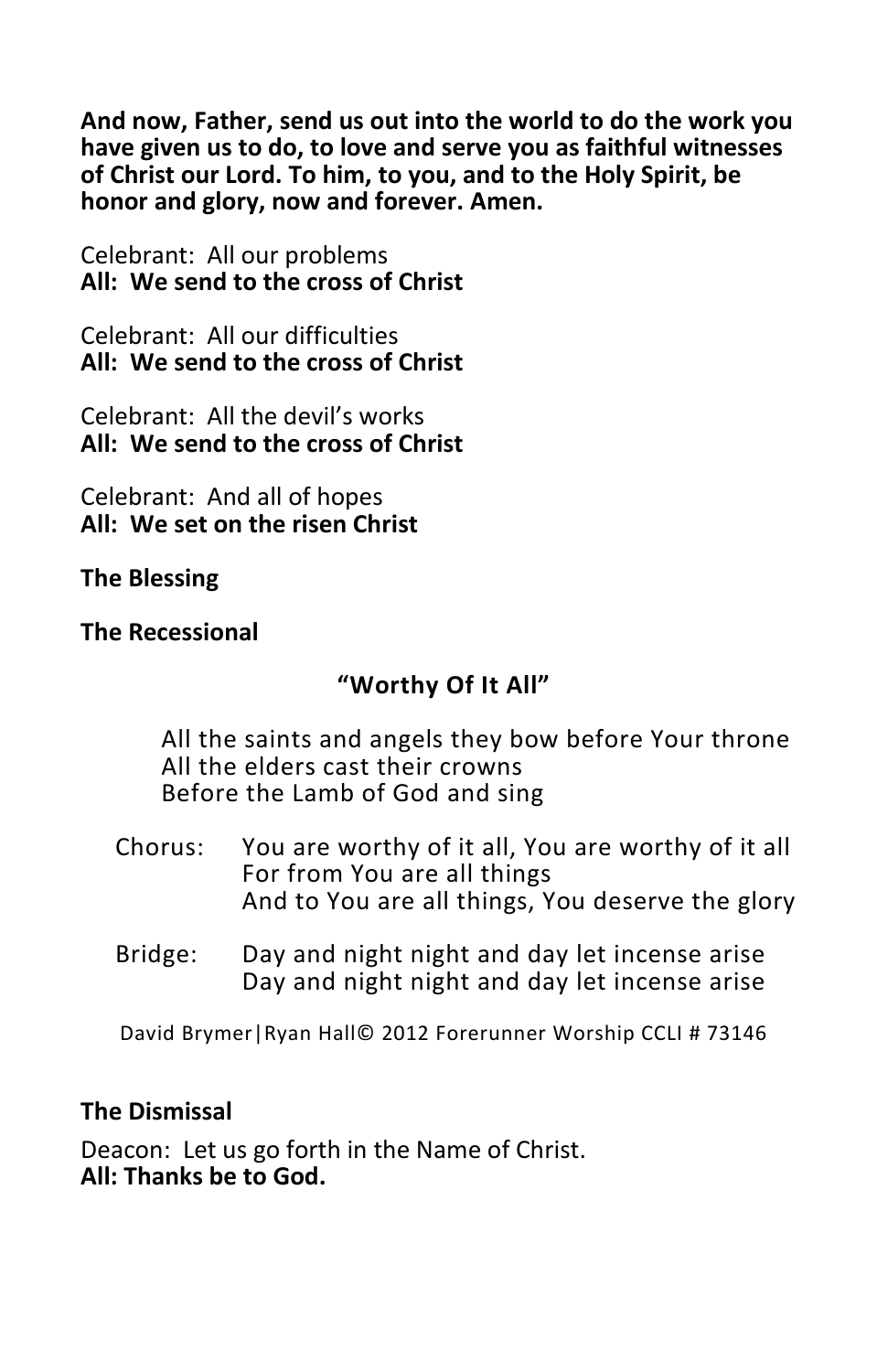#### **The Peace**

Deacon:The Peace of the Lord be always with you. **All: And with your spirit.**

Deacon: Exchange with one another the Lord's Peace.

**Readings for February 6: Malachi 3:1-4, Psalm 84, Hebrews 2:14-18, Luke 2:22-40**